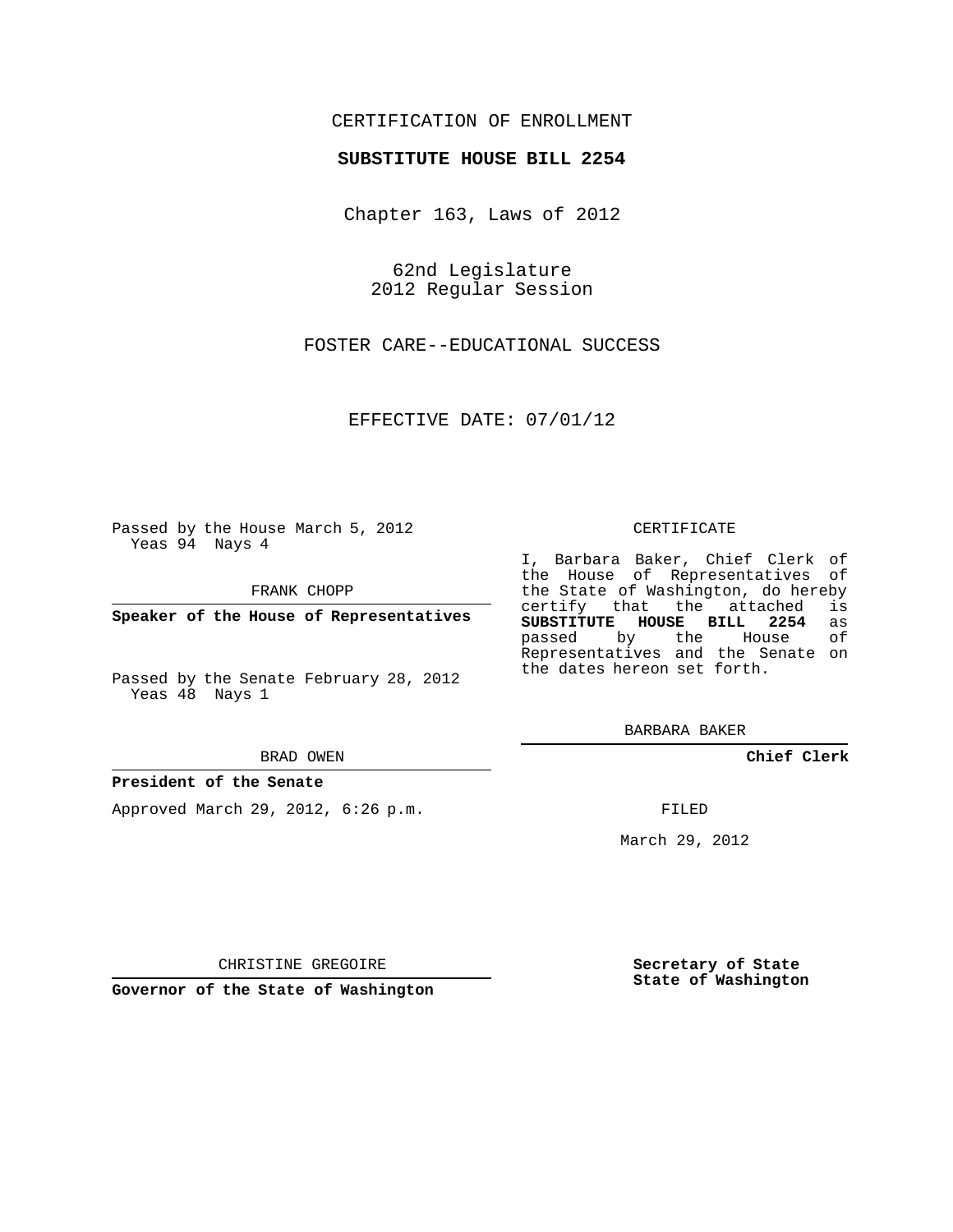# **SUBSTITUTE HOUSE BILL 2254** \_\_\_\_\_\_\_\_\_\_\_\_\_\_\_\_\_\_\_\_\_\_\_\_\_\_\_\_\_\_\_\_\_\_\_\_\_\_\_\_\_\_\_\_\_

\_\_\_\_\_\_\_\_\_\_\_\_\_\_\_\_\_\_\_\_\_\_\_\_\_\_\_\_\_\_\_\_\_\_\_\_\_\_\_\_\_\_\_\_\_

## AS AMENDED BY THE SENATE

Passed Legislature - 2012 Regular Session

## **State of Washington 62nd Legislature 2012 Regular Session**

**By** House Ways & Means (originally sponsored by Representatives Darneille, Maxwell, Jinkins, Pedersen, Seaquist, Roberts, Dickerson, and Kenney)

READ FIRST TIME 02/07/12.

 AN ACT Relating to improving outcomes for youth in and alumni of foster care; amending RCW 28B.117.010, 28B.117.020, 28B.117.040, 28B.117.070, 28B.118.010, 28A.150.510, 28A.300.525, and 28B.117.901; adding a new section to chapter 74.13 RCW; adding a new section to chapter 28A.320 RCW; adding a new section to chapter 28A.300 RCW; creating new sections; providing an effective date; and providing an expiration date.

BE IT ENACTED BY THE LEGISLATURE OF THE STATE OF WASHINGTON:

 NEW SECTION. **Sec. 1.** In 2007, with the passport to college promise program, this state took a significant step toward providing higher education opportunities to youth in and alumni of foster care. The passport to college promise program not only provides financial aid to former foster youth but, just as important, it also recognizes the critical role of wraparound services and provides early outreach to foster care youth regarding postsecondary educational opportunities. The December 2011 report by the higher education coordinating board on the first three years of the six-year program indicates that the passport to college promise program has increased the number of former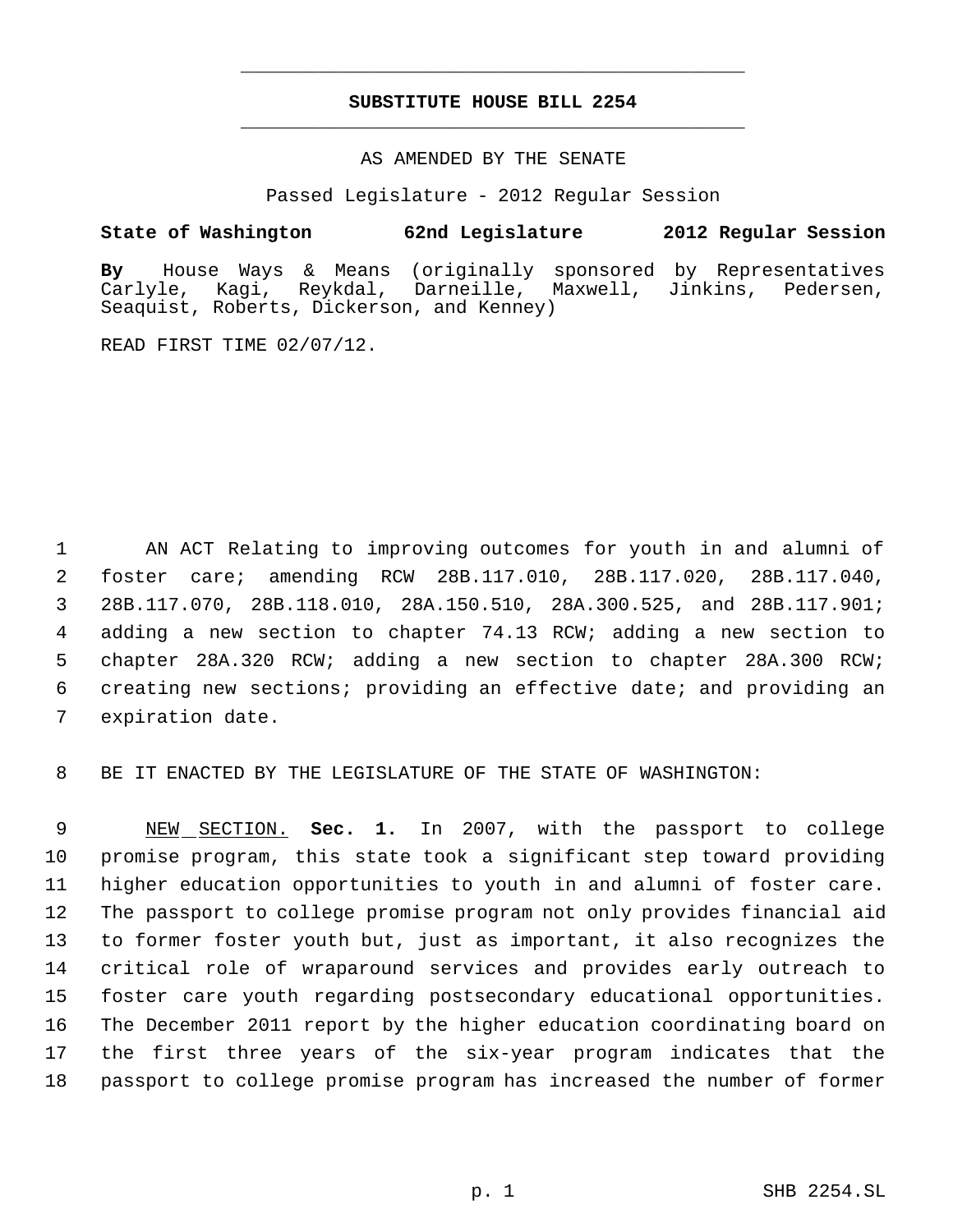foster youth enrolling in higher education and working toward college degrees and certificates.

 This state recognizes that educational success in the early grades is key to increasing postsecondary opportunities for youth in and alumni of foster care. Recent efforts in this state to pave the way for educational success have included legislation: Providing for wraparound educational advocacy services; mandating the timely transmission of educational records; and recognizing the importance of maintaining a foster child in the school program he or she was in before entering the foster care system and minimizing the number of times a child has to change schools.

 The federal fostering connections to success and increasing adoptions act of 2008, P.L. 110-351, similarly recognizes that schools are often the most important source of focus and stability for children in foster care and made several changes to improve educational outcomes for these children. As part of this nationwide effort, the United States departments of education and health and human services are encouraging state and local education agencies and child welfare agencies to collaborate on policies and procedures to provide educational stability and improve outcomes for foster children.

 The legislature reiterates its earlier recognition of the critical role education plays in improving outcomes for youth in and alumni of foster care, as well as the key role played by wraparound services in providing continuity, seamless educational transitions, and higher levels of educational attainment. With these changes to the passport to college promise program, the college bound scholarship program, the provision of more seamless wraparound services, and revisions to various reporting requirements, the legislature strives to make Washington the leader in the nation with respect to foster youth and alumni graduating from high school, enrolling in postsecondary education, and completing postsecondary education.

 **Sec. 2.** RCW 28B.117.010 and 2007 c 314 s 3 are each amended to read as follows:

34 The passport to college promise ((pilot)) program is created. The purpose of the program is:

 (1) To encourage current and former foster care youth to prepare 37 for, attend, and successfully complete higher education; ((and))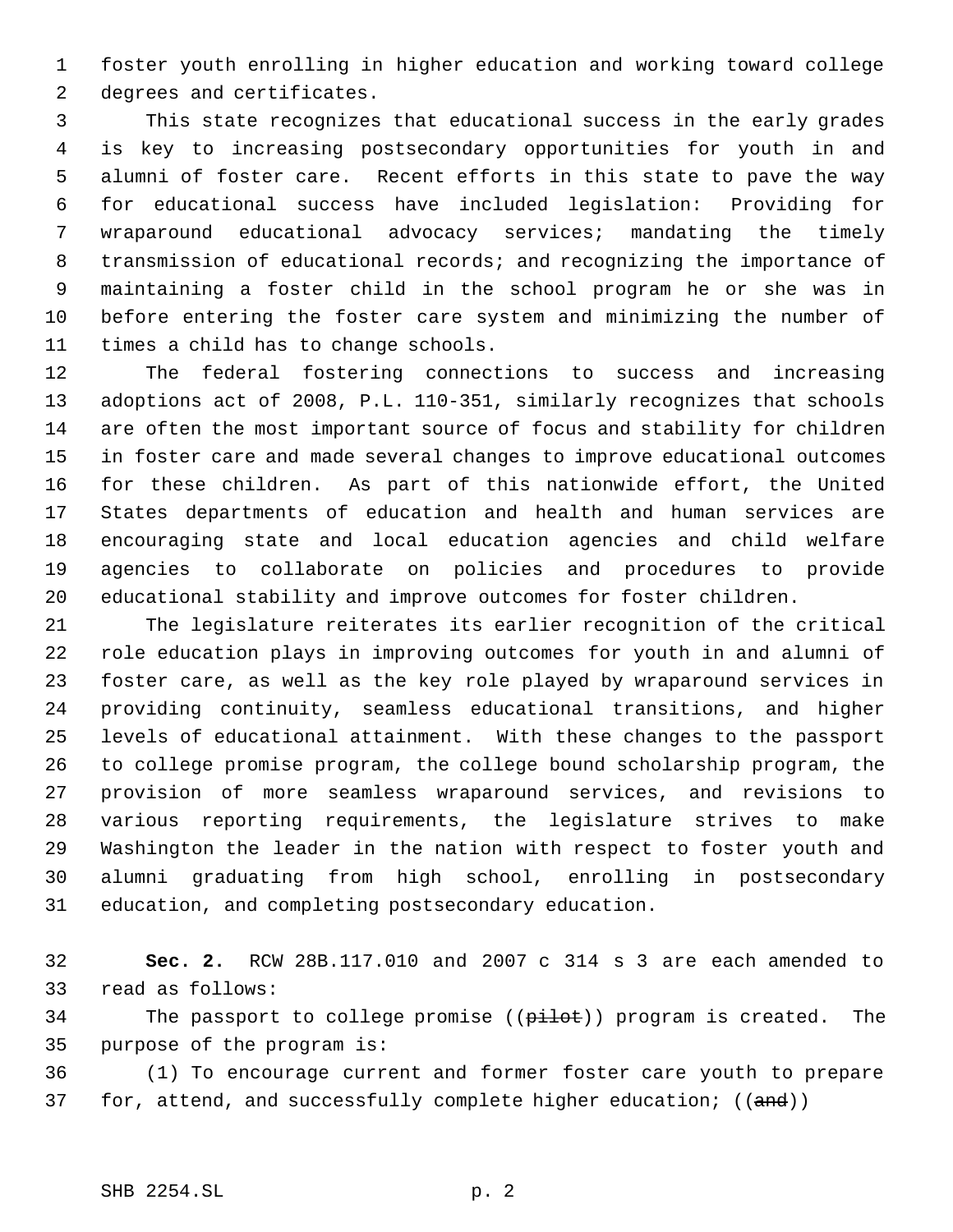(2) To improve the high school graduation outcomes of foster youth through coordinated P-20 and child welfare outreach, intervention, and planning; and

 (3) To ((provide)) improve postsecondary outcomes by providing current and former foster care youth with the educational planning, information, institutional support, and direct financial resources necessary for them to succeed in higher education.

 **Sec. 3.** RCW 28B.117.020 and 2011 1st sp.s. c 11 s 220 are each amended to read as follows:

 The definitions in this section apply throughout this chapter unless the context clearly requires otherwise.

 (1) "Cost of attendance" means the cost associated with attending a particular institution of higher education as determined by the office, including but not limited to tuition, fees, room, board, books, personal expenses, and transportation, plus the cost of reasonable additional expenses incurred by an eligible student and approved by a financial aid administrator at the student's school of attendance.

18 (2) ((<del>"Emancipated from foster care" means a person who was a</del> 19 dependent of the state in accordance with chapter 13.34 RCW and who was receiving foster care in the state of Washington when he or she reached 21 his or her eighteenth birthday.

 $(3)$ ) "Financial need" means the difference between a student's cost of attendance and the student's total family contribution as determined by the method prescribed by the United States department of education.

 $((+4))$   $(3)$  "Independent college or university" means a private, nonprofit institution of higher education, open to residents of the state, providing programs of education beyond the high school level leading to at least the baccalaureate degree, and accredited by the Northwest association of schools and colleges, and other institutions as may be developed that are approved by the board as meeting equivalent standards as those institutions accredited under this section.

34 ( $(\frac{5}{1})$ ) (4) "Institution of higher education" means( $(\div$ 

35  $(a)$  Any public university, college, community college, or technical 36  $\text{college}-\text{operated}-\text{by}-\text{the}-\text{state}-\text{of}-\text{Washington}-\text{or}-\text{any}-\text{political}$ 37 subdivision thereof; or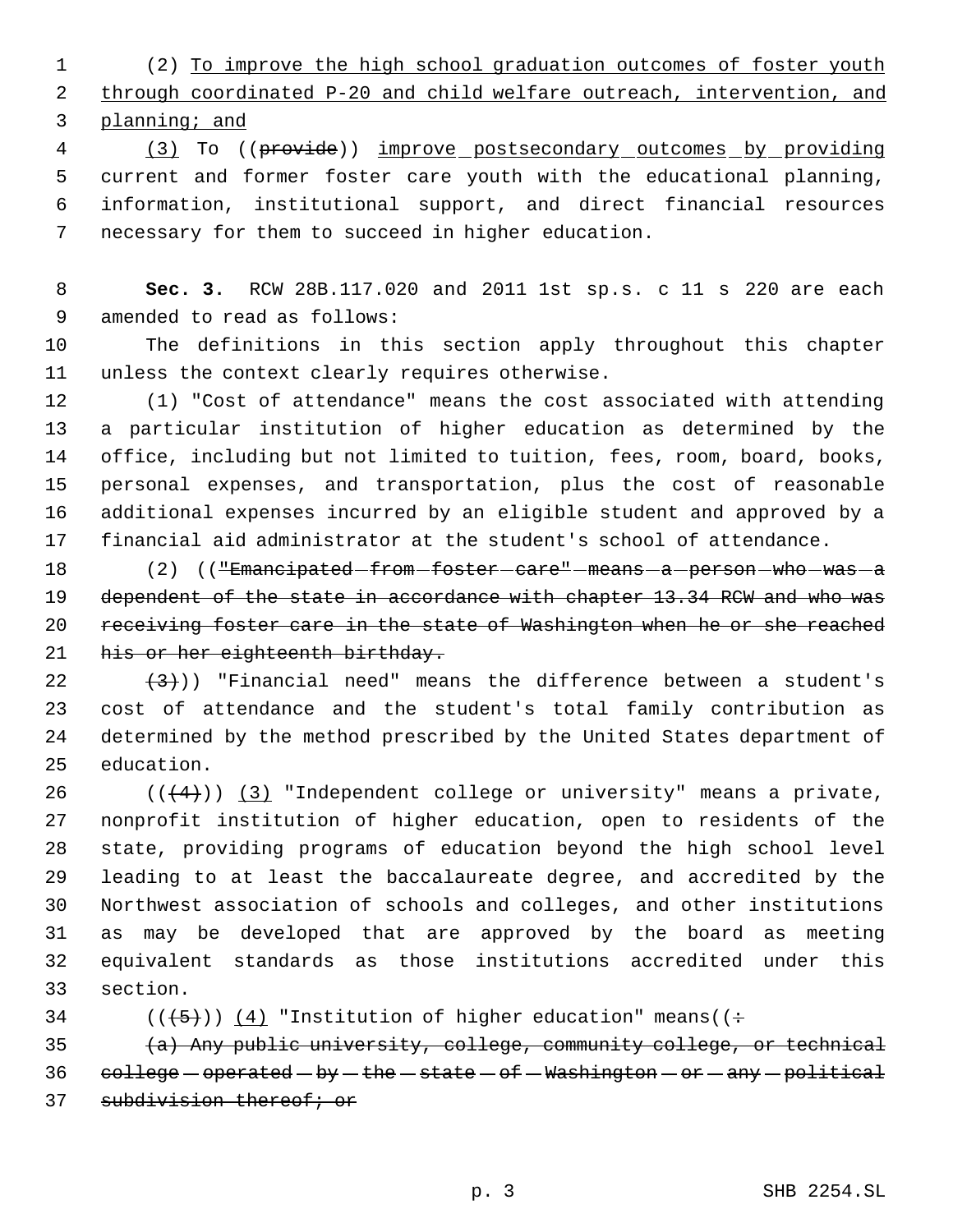(b) Any independent college or university in Washington; or

2 (c) -Any -other -university, college, school, or institute in the state of Washington offering instruction beyond the high school level that is a member institution of an accrediting association recognized by rule of the higher education coordinating board for the purposes of this section: PROVIDED, That any institution, branch, extension, or 7 facility operating within the state of Washington that is affiliated with an institution operating in another state must be a separately accredited member institution of any such accrediting association, or a -branch - of  $-a$  -member -institution - of - an -accrediting -association 11 recognized by rule of the board for purposes of this section, that is eligible for federal student financial aid assistance and has operated 13 as - a - nonprofit - college - or - university - delivering - on-site - classroom instruction for a minimum of twenty consecutive years within the state 15 of Washington, and has an annual enrollment of at least seven hundred 16 full-time - equivalent - students) any institution eligible to and 17 participating in the state need grant program.

18  $((+6))$   $(5)$  "Office" means the office of student financial assistance.

20  $((+7))$   $(6)$  "Program" means the passport to college promise 21 ((pilot)) program created in this chapter.

 **Sec. 4.** RCW 28B.117.040 and 2011 1st sp.s. c 11 s 222 are each amended to read as follows:

24 Effective operation of the passport to college promise ((pilot)) program requires early and accurate identification of former foster care youth so that they can be linked to the financial and other assistance that will help them succeed in college. To that end:

 (1) All institutions of higher education that receive funding for student support services under RCW 28B.117.030 shall include on their applications for admission or on their registration materials a question asking whether the applicant has been in foster care in Washington state for at least one year since his or her sixteenth 33 birthday together with an explanation that financial and support services may be available. All other institutions of higher education 35 are strongly encouraged to include such a question and explanation. No institution may consider whether an applicant may be eligible for a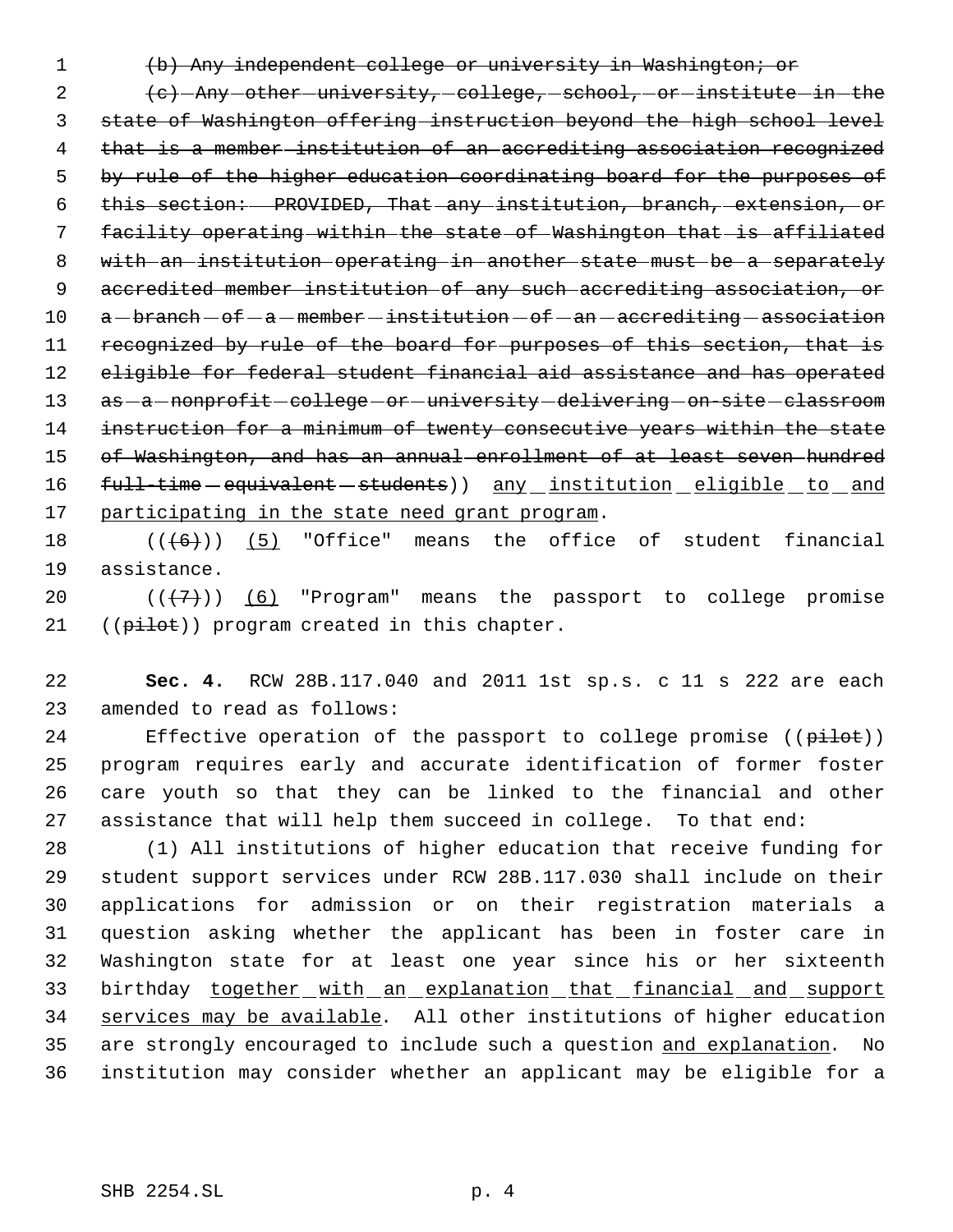scholarship or student support services under this chapter when deciding whether the applicant will be granted admission.

 (2) The department of social and health services shall devise and implement procedures for efficiently, promptly, and accurately identifying students and applicants who are eligible for services under RCW 28B.117.030, and for sharing that information with the office and with institutions of higher education. The procedures shall include appropriate safeguards for consent by the applicant or student before disclosure.

 **Sec. 5.** RCW 28B.117.070 and 2011 1st sp.s. c 11 s 225 are each amended to read as follows:

12 (((1) The office of student financial assistance shall report to appropriate committees of the legislature by January 15, 2008, on the status of program design and implementation. The report shall include 15 a-discussion-of-proposed-scholarship-and-student-support-service 16 approaches; an estimate of the number of students who will receive such 17 services; baseline information on the extent to which former foster 18 care youth who meet the eligibility criteria in RCW 28B.117.030 have 19 enrolled and persisted in postsecondary education; and recommendations 20 for -any -statutory -changes -needed -to -promote -achievement -of -program 21 objectives.

 $(2)$  The state board for community and technical colleges and the office of student financial assistance shall monitor and analyze the 24  $extent - to - which - eligible - young - people - are - increasing - their$ 25 participation, persistence, and progress in postsecondary education, 26 and shall jointly submit a report on their findings to appropriate committees of the legislature by December 1, 2009, and by December 1, 2011.

 $(3)$ )) The Washington state institute for public policy shall 30 complete an evaluation of the passport to college promise ((pilot)) program and shall submit a report to appropriate committees of the legislature by December 1, 2012. The report shall estimate the impact of the program on eligible students' participation and success in postsecondary education, and shall include recommendations for program revision and improvement.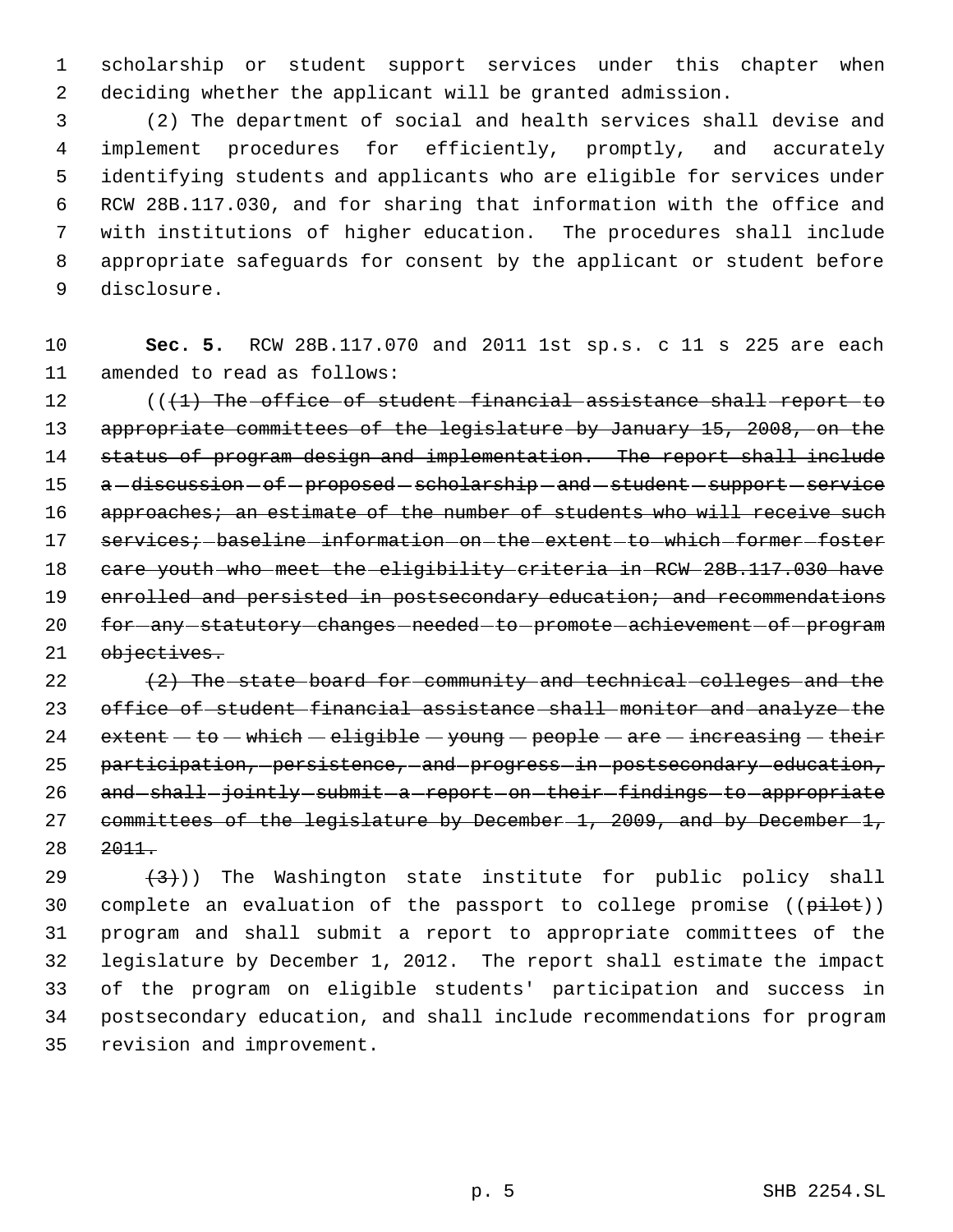NEW SECTION. **Sec. 6.** A new section is added to chapter 74.13 RCW to read as follows:

 (1) To the extent funds are appropriated for this purpose, the department must contract with at least one nongovernmental entity to administer a program of education coordination for youth who are dependent pursuant to chapter 13.34 RCW, birth through twelfth grade in Washington state. The selected nongovernmental entity or entities must engage in a public-private partnership with the department and are responsible for raising a portion of the funds needed for service delivery, administration, and evaluation.

 (2) The nongovernmental entity or entities selected by the department must have demonstrated success in working with foster care youth and assisting foster care youth in receiving appropriate educational services, including enrollment, accessing school-based services, reducing out-of-school discipline interventions, and attaining high school graduation.

 (3) The selected nongovernmental entity or entities must provide services to support individual youth upon a referral by a social worker with the department or a nongovernmental agency with responsibility for education support services. The selected nongovernmental entity or entities must be colocated in the offices of the department to provide timely consultation and in-service training. These entities must have access to all paper and electronic case information pertinent to the educational planning and services of youth referred and are subject to RCW 13.50.010 and 13.50.100.

 (4) The selected nongovernmental entity or entities must report outcomes biannually to the department.

 NEW SECTION. **Sec. 7.** A new section is added to chapter 28A.320 RCW to read as follows:

 In order to facilitate the on-time grade level progression and graduation of students who are dependent pursuant to chapter 13.34 RCW, school districts must incorporate the following procedures:

 (1) School districts must waive specific courses required for graduation if similar coursework has been satisfactorily completed in another school district or must provide reasonable justification for denial. Should a waiver not be granted to a student who would qualify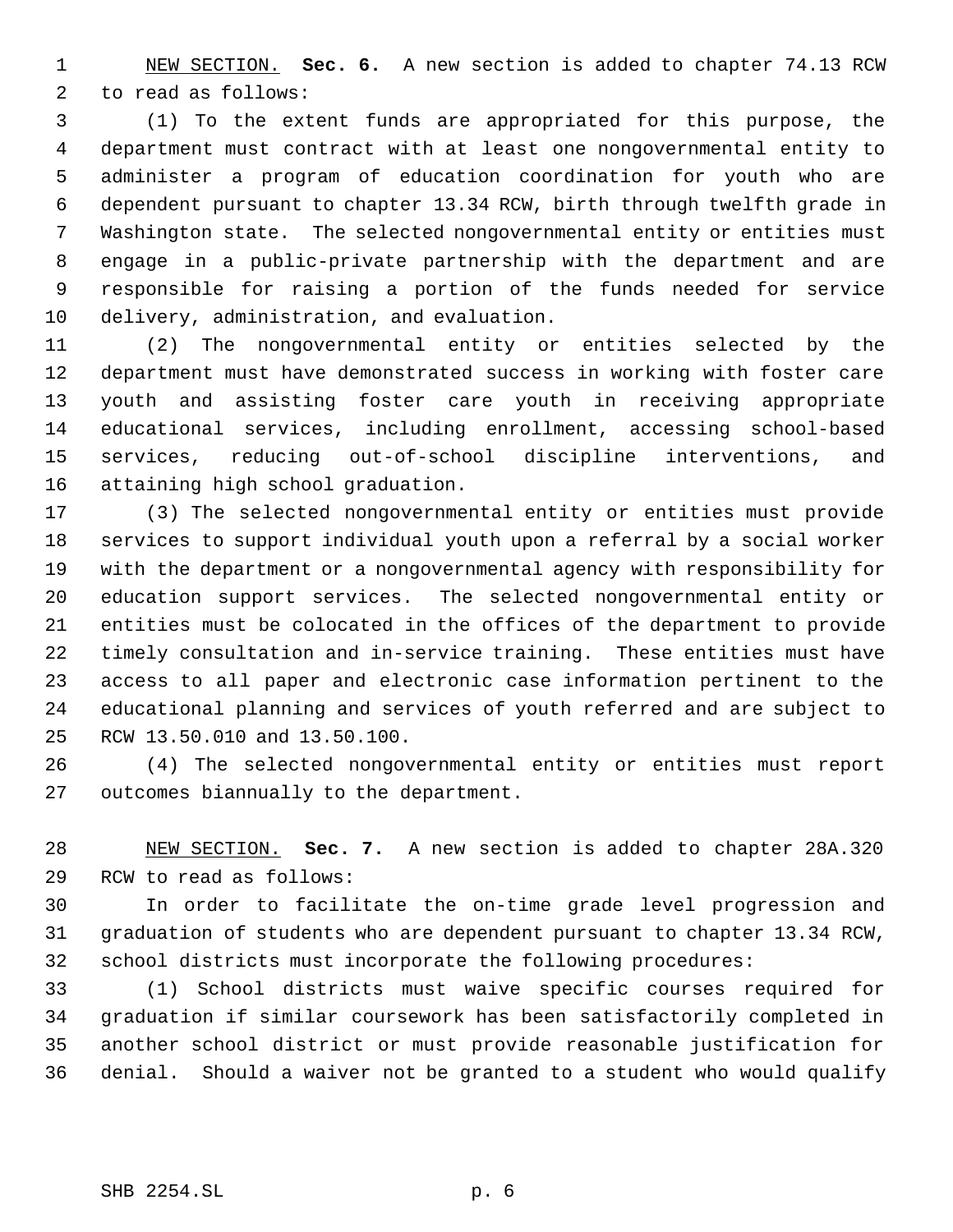to graduate from the sending school district, the receiving school district must use best efforts to provide an alternative means of acquiring required coursework so that graduation may occur on time.

 (2) School districts are encouraged to consolidate unresolved or incomplete coursework and provide opportunities for credit accrual through local classroom hours, correspondence courses, or the portable assisted study sequence units designed for migrant high school students.

 (3) Should a student who is transferring at the beginning or during the student's junior or senior year be ineligible to graduate from the receiving school district after all alternatives have been considered, the sending and receiving districts must ensure the receipt of a diploma from the sending district if the student meets the graduation requirements of the sending district.

 **Sec. 8.** RCW 28B.118.010 and 2011 1st sp.s. c 11 s 226 are each amended to read as follows:

 The office of student financial assistance shall design the Washington college bound scholarship program in accordance with this section.

20 (1) "Eligible students" are those students who:

 (a) Qualify for free or reduced-price lunches. If a student qualifies in the seventh grade, the student remains eligible even if 23 the student does not receive free or reduced-price lunches thereafter<sub>i</sub> or

(b) Are dependent pursuant to chapter 13.34 RCW and:

26 (i) In grade seven through twelve; or

27 (ii) Are between the ages of eighteen and twenty-one and have not graduated from high school.

 (2) Eligible students shall be notified of their eligibility for the Washington college bound scholarship program beginning in their seventh grade year. Students shall also be notified of the requirements for award of the scholarship.

 (3)(a) To be eligible for a Washington college bound scholarship, a student eligible under subsection (1)(a) of this section must sign a pledge during seventh or eighth grade that includes a commitment to graduate from high school with at least a C average and with no felony 37 convictions. ((Students who were in the eighth grade during the 2007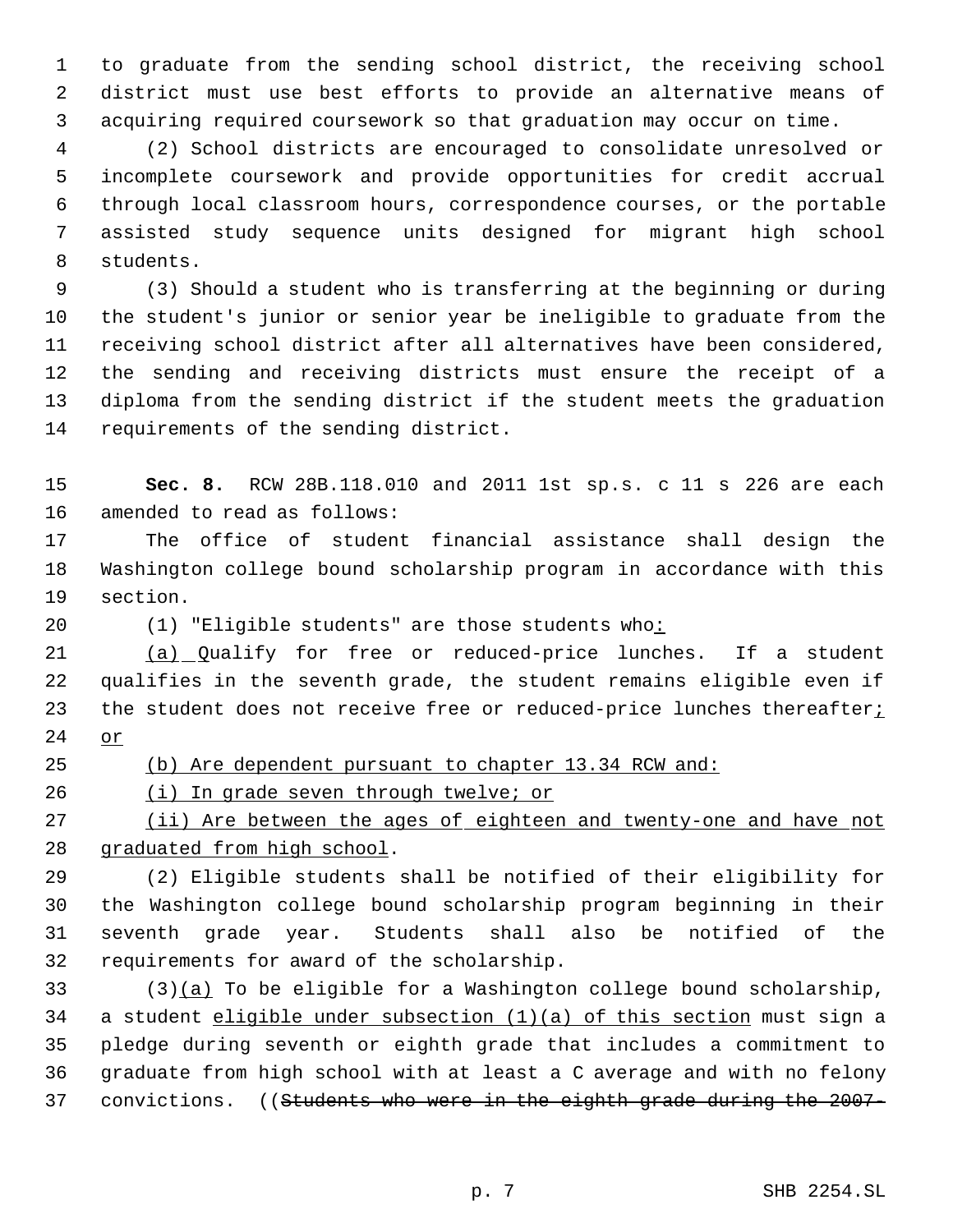1 08 school year may sign the pledge during the 2008-09 school year.)) The pledge must be witnessed by a parent or guardian and forwarded to the office of student financial assistance by mail or electronically, as indicated on the pledge form.

 (b) A student eligible under subsection (1)(b) of this section shall be automatically enrolled, with no action necessary by the 7 student or the student's family, and the enrollment form must be forwarded by the department of social and health services to the higher 9 education coordinating board or its successor by mail or electronically, as indicated on the form.

 (4)(a) Scholarships shall be awarded to eligible students graduating from public high schools, approved private high schools under chapter 28A.195 RCW, or who received home-based instruction under chapter 28A.200 RCW.

 (b) To receive the Washington college bound scholarship, a student must graduate with at least a "C" average from a public high school or an approved private high school under chapter 28A.195 RCW in Washington or have received home-based instruction under chapter 28A.200 RCW, must have no felony convictions, and must be a resident student as defined in RCW 28B.15.012(2) (a) through (d).

 (5) A student's family income will be assessed upon graduation before awarding the scholarship.

 (6) If at graduation from high school the student's family income does not exceed sixty-five percent of the state median family income, scholarship award amounts shall be as provided in this section.

 (a) For students attending two or four-year institutions of higher education as defined in RCW 28B.10.016, the value of the award shall be (i) the difference between the student's tuition and required fees, less the value of any state-funded grant, scholarship, or waiver assistance the student receives; (ii) plus five hundred dollars for books and materials.

 (b) For students attending private four-year institutions of higher education in Washington, the award amount shall be the representative average of awards granted to students in public research universities in Washington.

 (c) For students attending private vocational schools in Washington, the award amount shall be the representative average of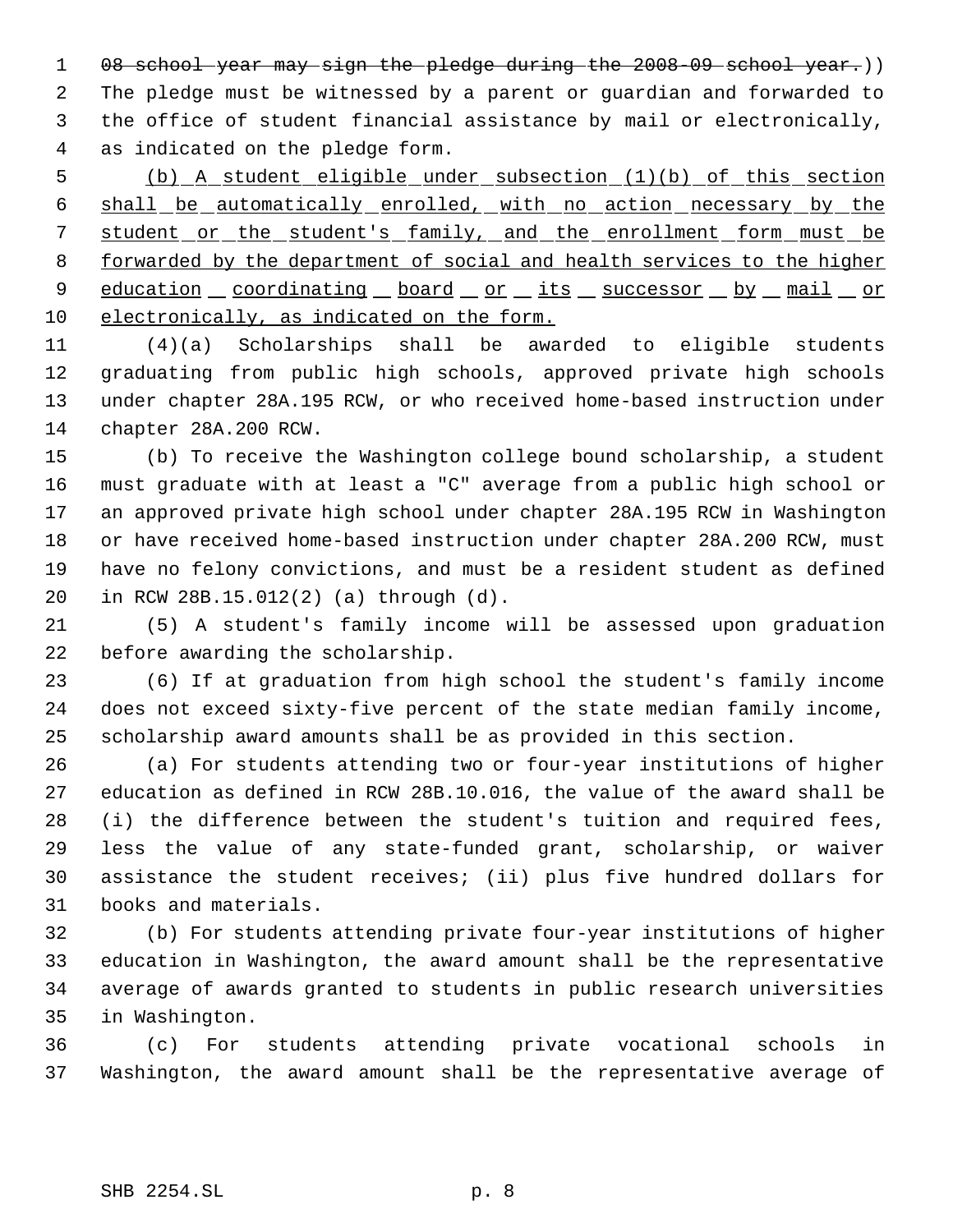awards granted to students in public community and technical colleges in Washington.

 (7) Recipients may receive no more than four full-time years' worth of scholarship awards.

 (8) Institutions of higher education shall award the student all need-based and merit-based financial aid for which the student would otherwise qualify. The Washington college bound scholarship is intended to replace unmet need, loans, and, at the student's option, work-study award before any other grants or scholarships are reduced.

 (9) The first scholarships shall be awarded to students graduating in 2012.

 (10) The state of Washington retains legal ownership of tuition units awarded as scholarships under this chapter until the tuition units are redeemed. These tuition units shall remain separately held from any tuition units owned under chapter 28B.95 RCW by a Washington college bound scholarship recipient.

 (11) The scholarship award must be used within five years of receipt. Any unused scholarship tuition units revert to the Washington college bound scholarship account.

 (12) Should the recipient terminate his or her enrollment for any reason during the academic year, the unused portion of the scholarship tuition units shall revert to the Washington college bound scholarship account.

 **Sec. 9.** RCW 28A.150.510 and 2008 c 297 s 5 are each amended to read as follows:

 (1) In order to effectively serve students who are dependent pursuant to chapter 13.34 RCW, education records shall be transmitted to the department of social and health services within two school days after receiving the request from the department provided that the department certifies that it will not disclose to any other party the education records without prior written consent of the parent or student unless authorized to disclose the records under state law. The department of social and health services is authorized to disclose education records it obtains pursuant to this section to a foster parent, guardian, or other entity authorized by the department to 36 provide residential care to the student. The department is also authorized to disclose educational records it obtains pursuant to this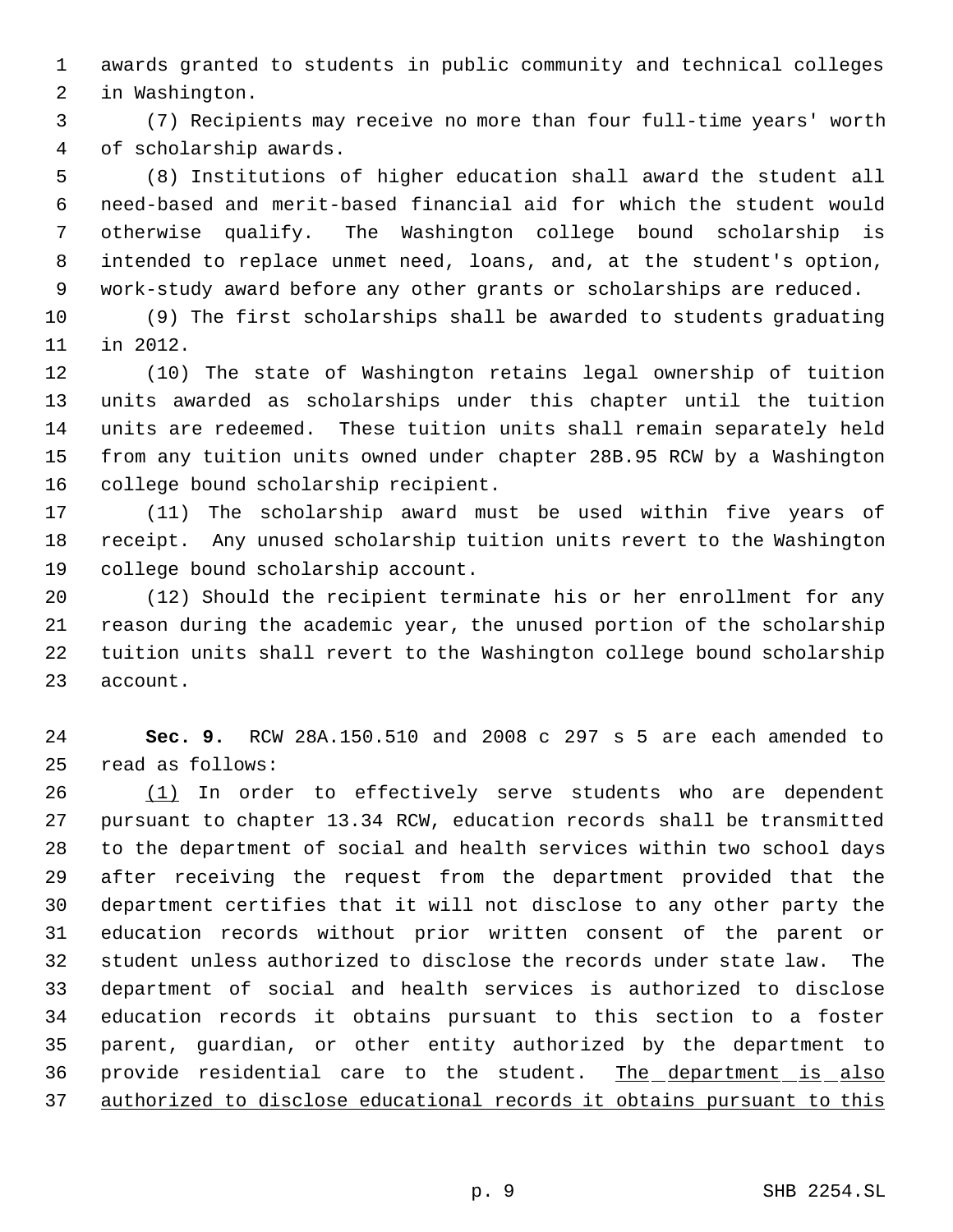section to those entities with which it has contracted, or with which it is formally collaborating, having responsibility for educational support services and educational outcomes of students who are dependent pursuant to chapter 13.34 RCW. The department is encouraged to put in place data-sharing agreements to assure accountability.

 (2)(a) The K-12 data governance group established under RCW 28A.300.507 shall create a comprehensive needs requirement document detailing the specific information, technical capacity, and any federal 9 and state statutory and regulatory changes needed by school districts, 10 the office of the superintendent of public instruction, the department 11 of social and health services, or the higher education coordinating 12 board or its successor, to enable the provision, on at least a quarterly basis, of:

 (i) Current education records of students who are dependent pursuant to chapter 13.34 RCW to the department of social and health 16 services and, from the department, to those entities with which the department has contracted, or with which it is formally collaborating, having responsibility for educational support services and educational 19 outcomes; and

20 (ii) The names and contact information of students who are dependent pursuant to chapter 13.34 RCW and are thirteen years or older 22 to the higher education coordinating board or its successor and the private agency with which it has contracted to perform outreach for the passport to college promise program under chapter 28B.117 RCW or the college bound scholarship program under chapter 28B.118.RCW.

26 (b) In complying with (a) of this subsection, the K-12 data 27 governance group shall consult with: Educational support service organizations, with which the department of social and health services contracts or collaborates, having responsibility for educational support services and educational outcomes of dependent students; the passport to college advisory committee; the education support service organizations under contract to perform outreach for the passport to college promise program under chapter 28B.117 RCW; the department of social and health services; the office of the attorney general; the higher education coordinating board or its successor; and the office of the administrator for the courts.

 (c) By December 1, 2012, the superintendent of public instruction shall submit a report to the governor and the appropriate committees of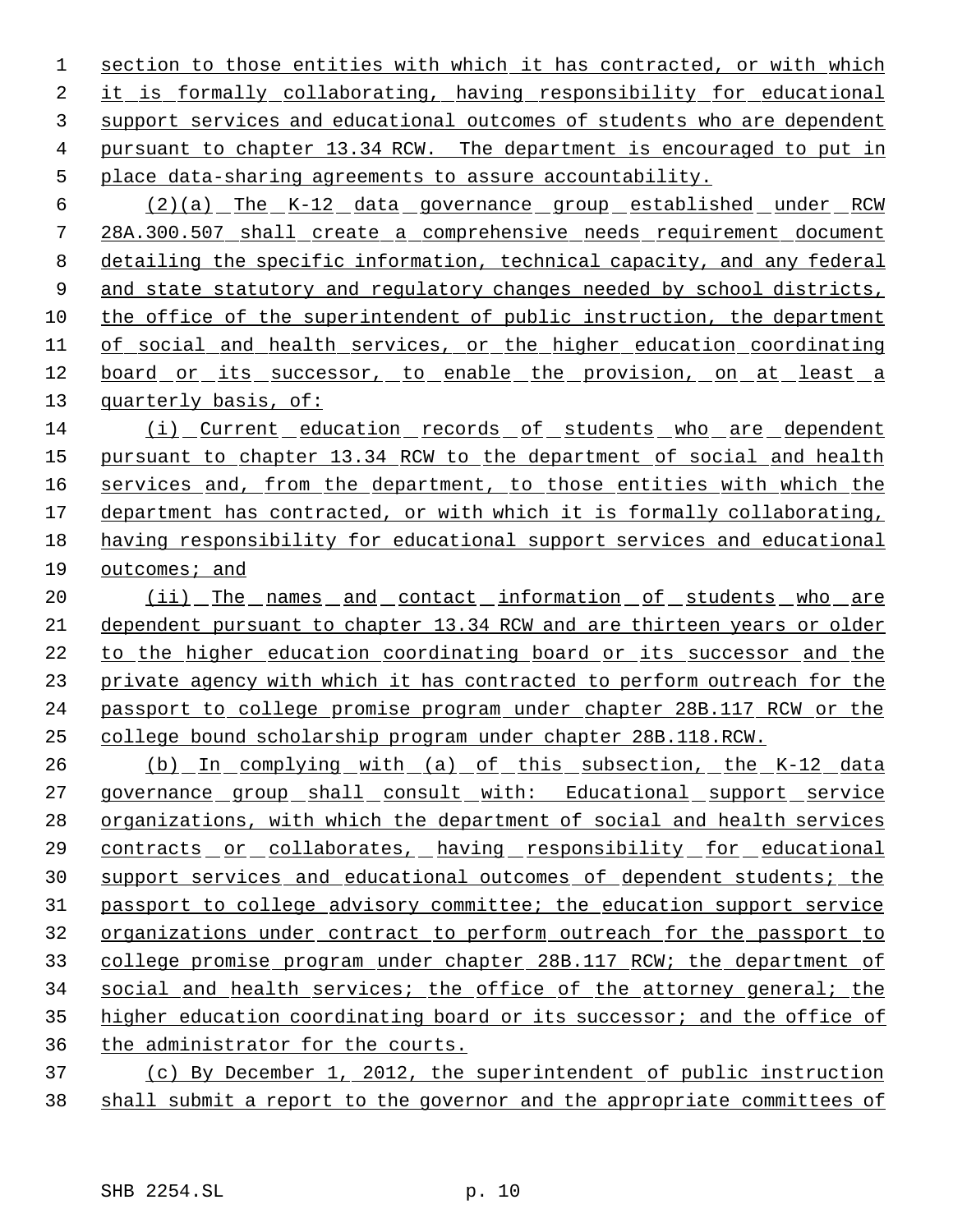the legislature regarding: The analysis of needs by the K-12 data 2 governance group; a timeline for addressing those needs for which no statutory changes are necessary and that can be implemented within 4 existing resources; and recommended options for addressing identified 5 needs for which statutory changes, additional funding, or both, are necessary.

 NEW SECTION. **Sec. 10.** A new section is added to chapter 28A.300 RCW to read as follows:

 By December 1, 2012, and on an annual basis through December 1, 2015, the superintendent of public instruction, in consultation with the department of social and health services and the office of the administrator for the courts, shall submit a report to the governor and the appropriate committees of the legislature regarding the content and implementation status of the state's plan for cross-system collaboration to promote educational stability and improve educational outcomes for foster children pursuant to the requirements of the federal fostering connections to success and increasing adoptions act, P.L. 110-351. The annual report must include, but is not limited to, information regarding:

 (1) A description of the process used to determine students' best interest in continued enrollment at the school the student was in at the time of initial placement or change of placement;

 (2) The number of days, following initial placement or change of placement, to resume school at the school the student was in at the time of initial placement or change of placement or complete new school enrollment and attend at a new school;

 (3) The number of days from request to delivery of school records from the sending school to the receiving school; and

 (4) Documentation of a plan and use of federal title IV-E dollars to support transportation for educational continuity as envisioned in the federal fostering connections to success and increasing adoptions act, P.L. 110-351.

 **Sec. 11.** RCW 28A.300.525 and 2008 c 297 s 2 are each amended to read as follows:

35 The ((superintendent of public instruction)) education data center 36 shall ((provide an annual aggregate report to the legislature on))